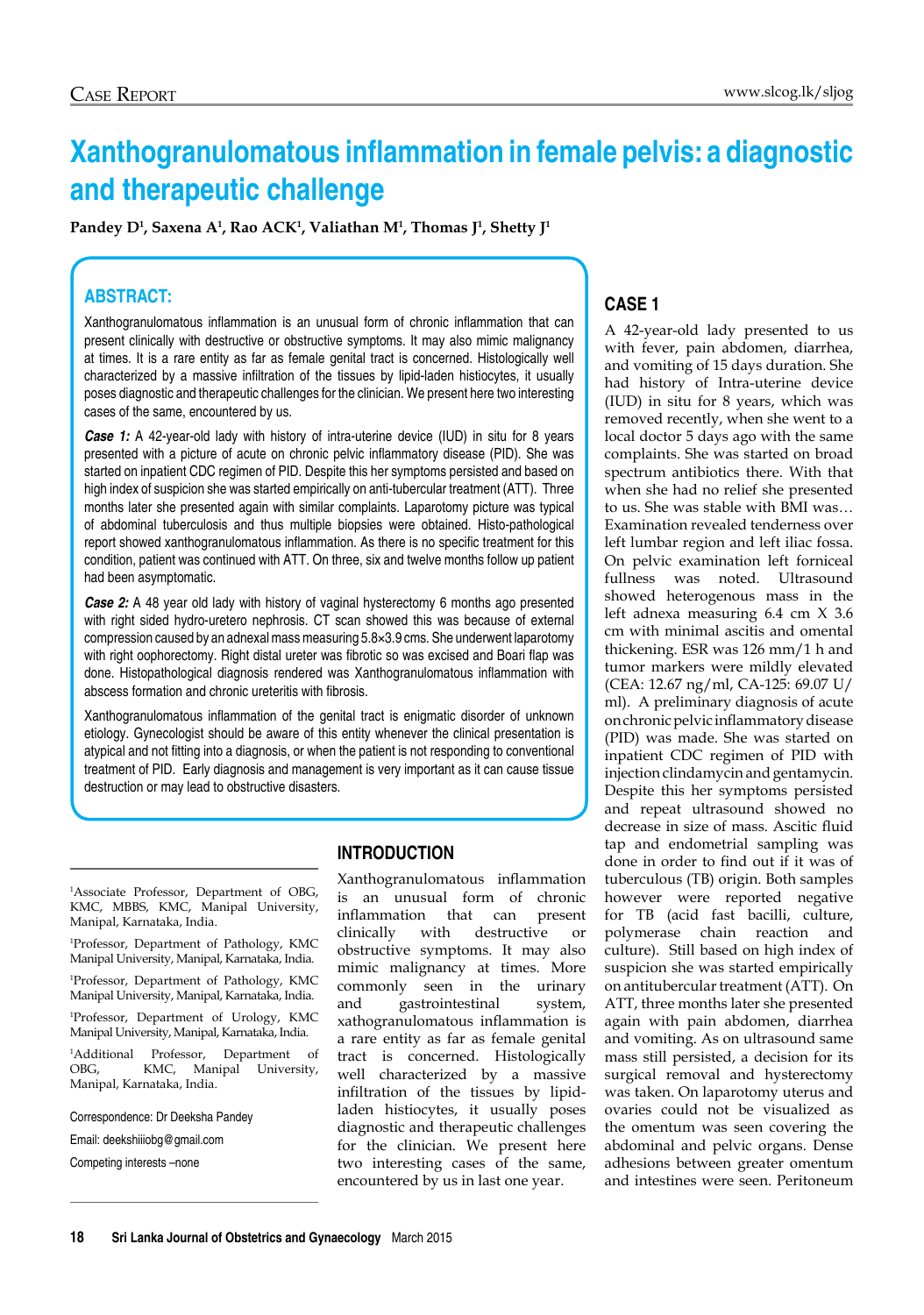was thickened and tubercles of various sizes were seen scattered over the intestine, greater omentum and mesentery. Laparotomy picture was typical of abdominal tuberculosis so further procedure was deferred. Abdomen was closed after obtaining multiple biopsies. Once again there was no evidence of TB in these samples too, rather it showed xanthogranulomatous inflammation [Figure 2]. As there is no specific treatment for this condition, patient was continued with ATT. On three, six and twelve months follow up patient had been asymptomatic.

#### **Case 2**

A 41-year-old lady presented with right sided abdominal pain for 6 months. She had undergone vaginal hysterectomy with bilateral salpingooophorectomy 6 months ago in view of bilateral tubovarian mass. Histopathological examination of the specimen obtained showed uterus with proliferative endometrium, chronic cervicitis and xanthogranulomatous salpingo oopheritis (left side). Right ovary was normal. On presentation to us, except for mild tenderness in the left side of lower abdomen, her physical examination was unremarkable. Computed tomography (CT) scan showed right sided hydroureteronephosis mixed density lesion measuring 5.8×3.9 cm with few cystic enhancing solid components noted in right adnexa [Figure 1]. Right ureter could be traced upto this right adnexal lesion (suggestive of external compression from the adnexal lesion). Renal functions were normal. She underwent laparotomy with right oophorectomy. Right distal ureter was fibrotic so was excised and Boari flap was done. Histopathological diagnosis rendered was Xanthogranulomatous inflammation with abscess formation and chronic ureteritis with fibrosis [Figure 2]. Postoperative period was uneventful. Patient is asymptomatic in three months follow up.

### **IDiscussion**

Xathogranulomatous inflammation of pelvis is an uncommon entity.

We have reported here two cases of the same, where the diagnosis was challenging. Though xathogranulomatous has a very clear cut picture on histopathological examination, the clinical picture can be misleading. Many cases in literature have been reported where it mimicked malignancy with invasion of surrounding tissue and markedly elevated tumor markers. [1,2] However these cases which we encountered did not clinically confuse us with malignancy. Nese Yener et al. concluded in their report that frozen section is mandatory to rule out malignancy.[3] We would like to add that xanthogranulomatous inflammation not always masquerades malignancy, so role of frozen section may be limited to selected cases only.

Though both cases we encountered had a pelvic mass of around 5 cm. Shailaja Shukla et al. have reported huge cyst arising from pelvis and reaching the epigastrium (15.6×10.8 cm) which posed a dilemma of being a mucinous cystadenoma.[4]

#### **Figure 1: Transabdominal ultrasound (a) and computed tomography (b) showing adnexal mass in case 2**



**Figure 2: Histopathology: 2a. Low power view showing xanthogranulomatous inflammation (2a1- case 1; 2a2- case 2); 2b Photomicrograph showing sheets of foamy macrophages interspersed with lymphocytes and few neutrophils (H&E, 400X) (2b1- case 1; 2b2- case 2)**